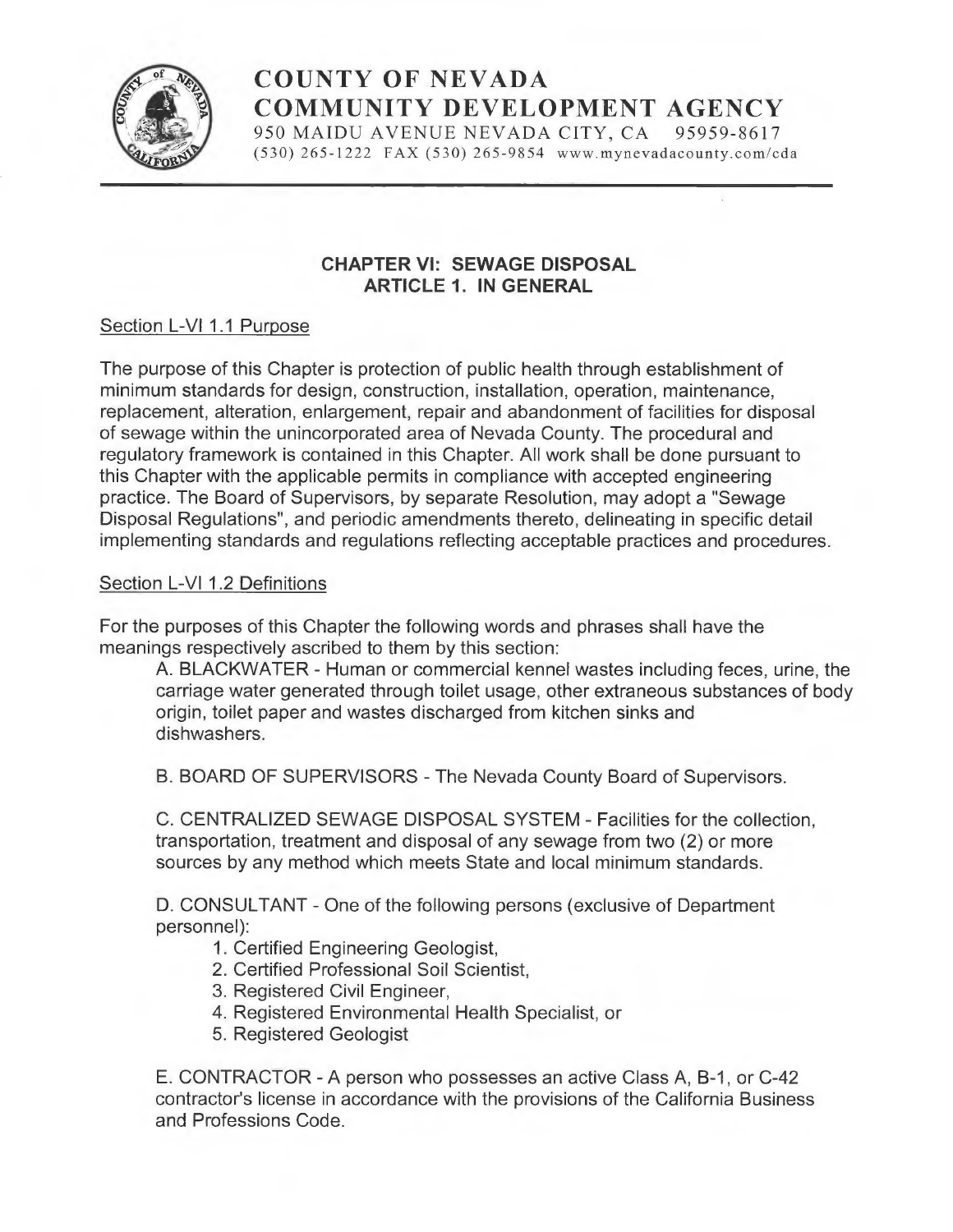F. DEPARTMENT -The Nevada County Department of Environmental Health, it's director and designated employees.

G. DIRECTOR -The Director of the Nevada County Department of Environmental Health, or his/her designated employee.

H. GRAYWATER: - Untreated wastewater that has not come into contact with toilet wastes. It includes used water from bathtubs, showers, bathroom wash basins, and from clothes washing machines and laundry tubs. It does not include wastewater from kitchen sinks, dishwashers or laundry water from soiled diapers.

I. OWNER -Any person who alone, or jointly, or severally with others:

1. Has legal title to any single lot, dwelling, dwelling unit, or commercial facility;

2. Has care, charge, or control of any real property as agent, executor, executrix, administrator, administratrix, trustee or guardian of the estate of the holder of legal title, or as the owner's authorized representative.

J. OWNER'S AUTHORIZED REPRESENTATIVE - A person authorized in writing by an owner of or holder of an easement sufficient to authorize the work on the land on which the system is to be installed, to represent the owner's or easement holder's interests, (e.g., consultant, contractor, real estate agent, etc.)

K. PERSON -Any individual, corporation, association, firm, organization, partnership, or company.

L. PUBLIC ENTITY - A local agency, as defined in Government Code Section 53090 et seq. which is empowered to plan, design, finance, construct, operate, maintain, and abandon, if necessary, any sewage system or expansion of any sewage system, and to provide permits and to have supervision over the location, design, construction, operation, maintenance, and abandonment of individual sewage disposal systems within a land development, and to design, finance, construct, operate, and maintain any facilities necessary for the disposal of wastes pumped from individual sewage disposal systems and to conduct any monitoring of surveillance programs as required for water quality control purposes.

M. PUBLIC SEWER SYSTEM - Any sewer system constructed, installed, maintained, operated and owned by or for a municipality or taxing district established for sewage disposal purposes.

N. PUBLIC WATERS - Lakes, bays, ponds, impounding reservoirs, springs, wells, rivers, streams, creeks, marshes, inlets, canals, and all other bodies of surface or underground waters, natural or artificial, public or private, which are wholly or partially within or bordering the County of Nevada or within its jurisdiction.

O. PUBLIC WATER SYSTEM - A system for the provision of water for human consumption through pipes or other constructed conveyances that has 15 or more service connections or regularly serves at least 25 individuals daily at least 60 days out of the year.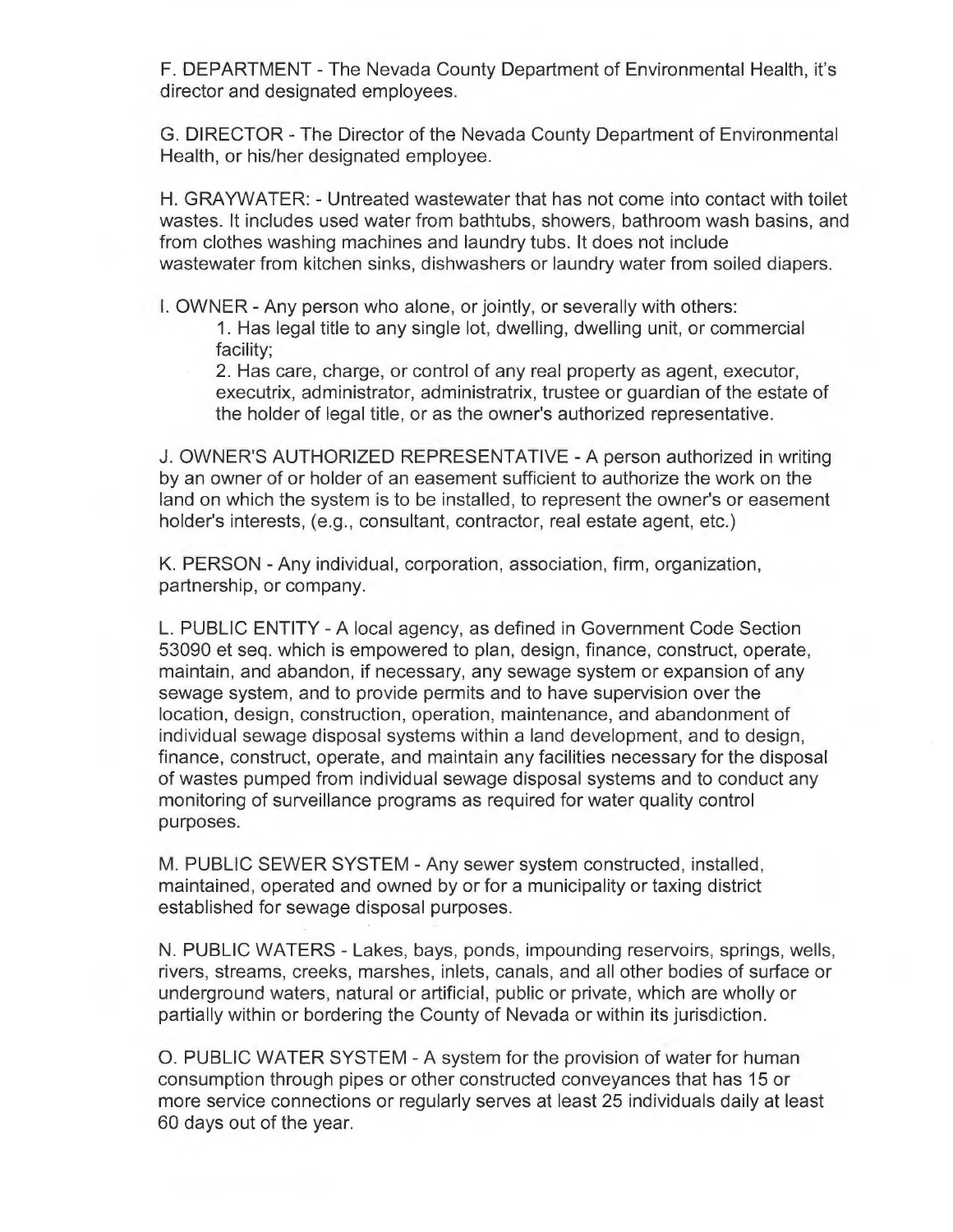P. SEWAGE - Blackwater, graywater, and/or any liquid contaminated with materials thereof.

Q. SEWAGE DISPOSAL REGULATIONS -The implementing standards and requirements of this Chapter developed by the Department and the community, and subsequent amendments thereto, adopted by the Board of Supervisors by Resolution. The Sewage Disposal Regulations include specific detail on acceptable sewage disposal systems and permitting.

R. SOURCE -Point of origin of a waste water discharge from any residential, commercial, or recreational building and/or establishment.

S. SYSTEM - A sewage disposal facility, including replacement area, commencing with the building sewer, designed for the collection, treatment and disposal of sewage, or sewage storage only, on a site.

### Section L-VI 1.3 Applicability of This Chapter

The requirements of this Chapter, as supplemented by the Sewage Disposal Regulations, shall apply to all sewage disposal and for any division of land in Nevada County approved after the adoption of this Chapter.

#### Section L-VI 1.4 Sewage Disposal

A. It shall be unlawful for any person, whether as principal, servant, agent, employee, owner or tenant, to treat or dispose of sewage in any manner other than by a sewer, septic tank and leaching system, centralized sewage disposal system, public sewer system or other method of sewage disposal meeting the standards set forth in this Chapter and the Sewage Disposal Regulations.

B. A system shall be constructed, operated and maintained in compliance with all requirements of the permit allowing its installation and operation and so as not to permit sewage to rise to the ground surface or to discharge sewage onto the ground or into the groundwater or surface water.

#### Section L-VI 1.5 System Permit Required

It shall be unlawful for any person, whether as principal, servant, agent, employee, owner or tenant, to construct, install, replace, alter, enlarge, abandon or repair <sup>a</sup> system, or any portion thereof, in or upon any property in the County without first having obtained a permit to do so from the Department, except as provided in this Chapter.

#### Section L-VI 1.6 Department Fees

Fees for permits and other services of the Department required by this Chapter shall be established by resolution of the Board of Supervisors. The applicable fee shall be paid at the time of filing a permit application or in advance of the service. In the event that <sup>a</sup> permit application is denied in writing by the Department, fees will be charged when <sup>a</sup> new application is made.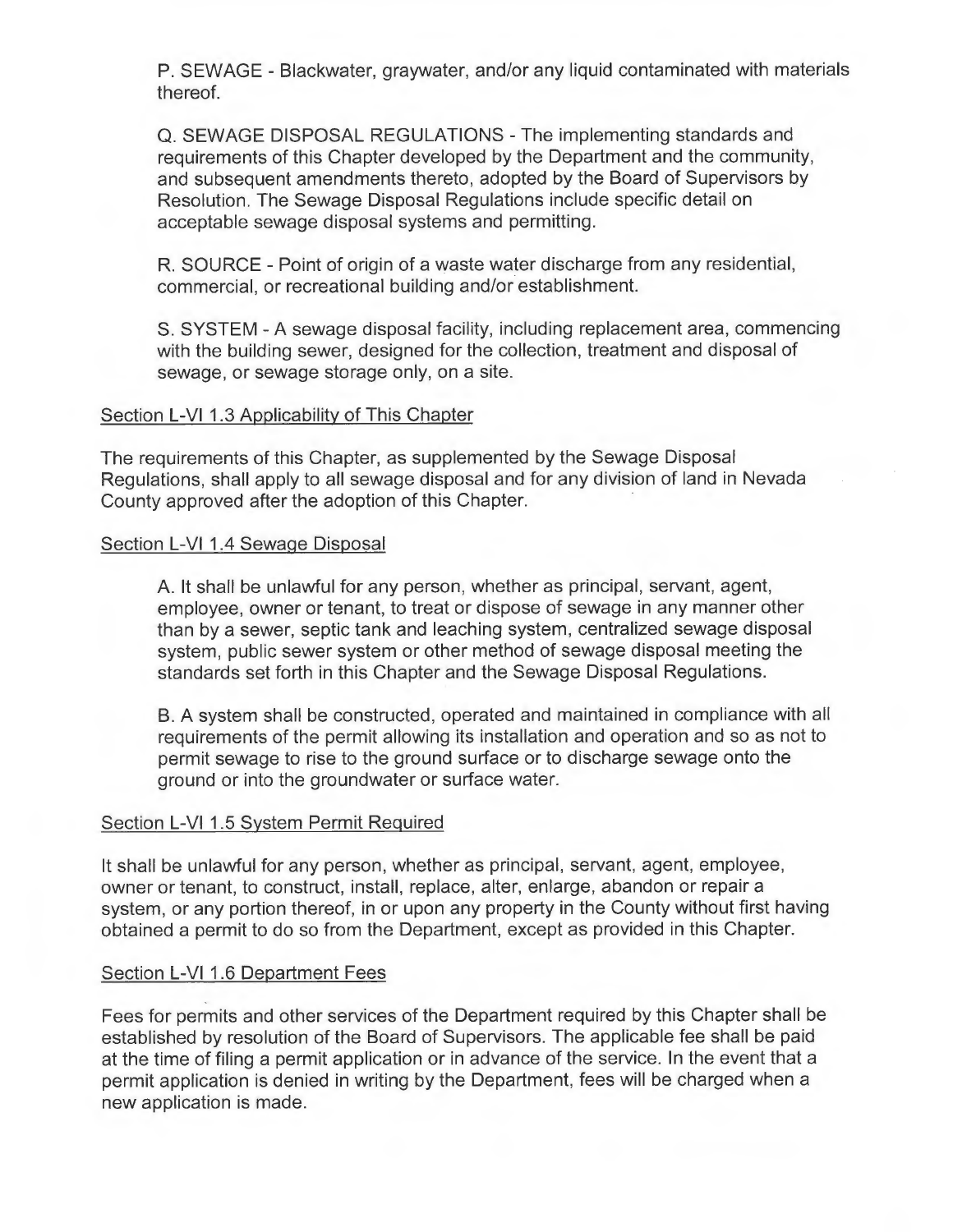# Section L-VI 1.7 Connection To Public Sewer System

A. Connection to a public sewer system shall be required for all new construction when the public sewer system is within two hundred (200) feet of any boundary of an existing property or within five hundred (500) feet of any boundary of a proposed parcel map or tentative map, as measured in a straight line, so long as a connection can be legally and physically achieved. A system permit shall not be required in said instance so long as connection is made in accordance with the rules and regulations of the public entity operating the public sewer system.

B. In the event that an existing on-site waste water disposal system fails, the Department may compel connection to a public sewer system if the property boundary is within two hundred (200) feet of the public sewer system as measured in a straight line, so long as a connection can be legally and physically achieved.

## Section L-VI 1.8 Site Evaluation Required

A site evaluation of the property, in conformance with the Sewage Disposal Regulations, shall be conducted by the Department and the applicant's consultant prior to issuance of a system permit in order to provide sufficient information to prepare the site approval report as required in Section L-VI 1.10 of this Chapter. The property owner or owner's authorized representative shall make application for a site evaluation to the Department and pay the required fee before applying for a system construction permit.

## Sect. L-VI 1.9 Soil Testing Required

A. A minimum of two (2) soil test pits are required in an area proposed for sewage disposal prior to applying for a system permit, provided, however, that the Department may waive this requirement where sufficient information already exists. The soil test pits shall be witnessed by the Department and the applicant's consultant. All soil test pit excavations shall be adequately protected and backfilled following logging of the soil by a consultant.

B. "Wet weather testing" to determine the depth to water below the surface of the ground may be required by the Department prior to approving a site for a system. Wet weather testing will be performed during that time of year representative of soil saturation as determined by the Department according to the Sewage Disposal Regulations.

C. System sizing shall be based on percolation tests or soil type. Where percolation tests are utilized for sizing the system, a minimum of three (3) percolation tests shall be performed in the area where a system is to be located. Percolation tests shall be conducted by the applicant's consultant.

D. For parcels tested after the effective date of this chapter, the applicant's consultant shall prepare a site evaluation report for the site, including the results of all soil testing, in conformance with the Sewage Disposal Regulations. The site evaluation report shall be submitted to the Department within sixty (60) days of the date the site evaluation is completed on the property.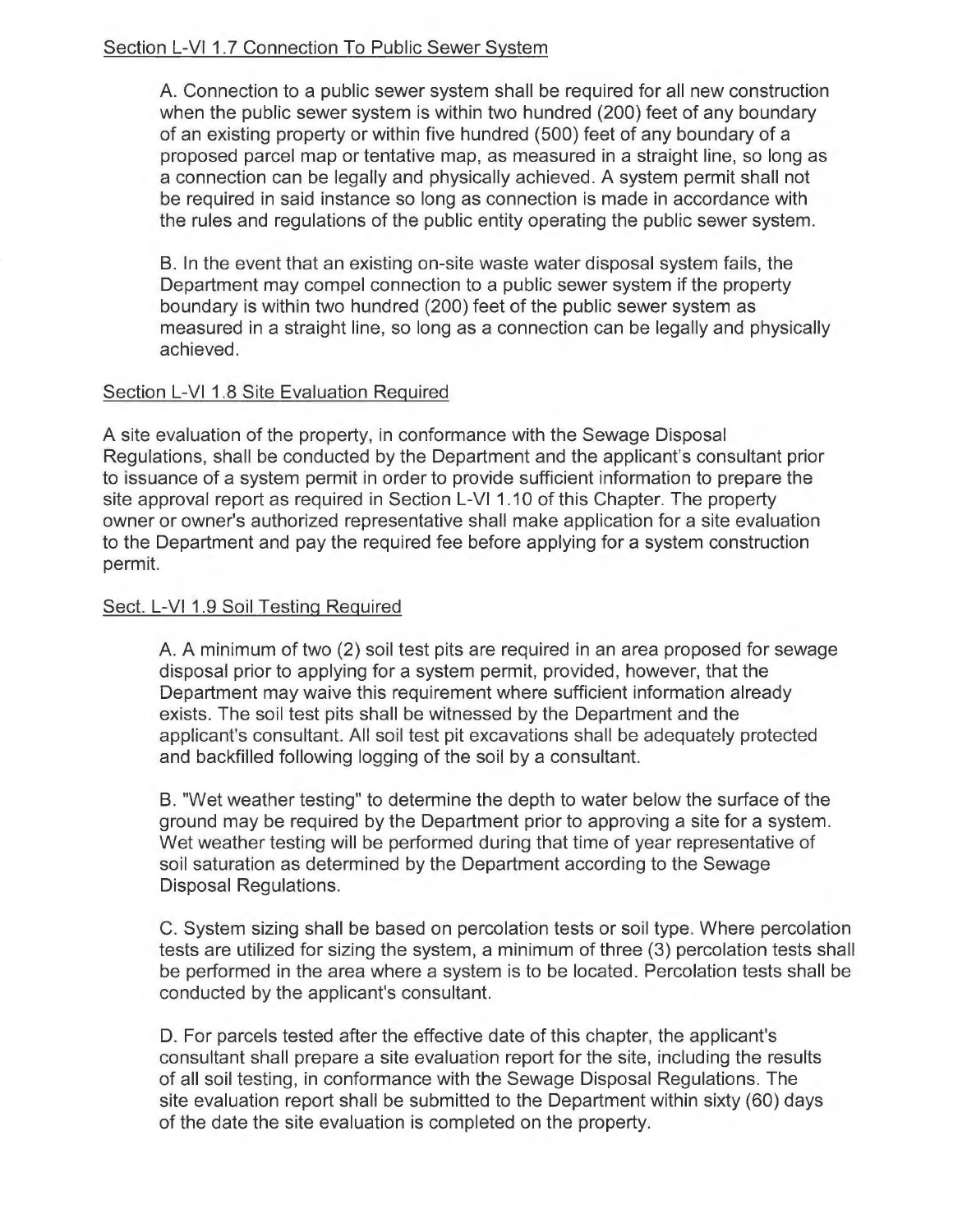A site approval report in conformance with the Sewage Disposal Regulations shall be prepared by the Department after receipt of the site evaluation report from the consultant or owner. The site approval report shall specify the type(s) of system(s), if any, that can be approved for the parcel. (Exception: a site approval report is not required where soils testing was conducted prior to the adoption of this Chapter and the Department finds that the site and prior test results are acceptable.)

#### Section L-VI 1.11 Sewage Disposal System Construction Permit Application

A. The property owner, consultant, or contractor, shall make application for a system permit on a form provided by the Department for that purpose.

B. All information and documents required by the Sewage Disposal Regulations, including a consultant's design and certification where required, shall be provided and completed at the time of application and shall, at a minimum, include:

- 1. The required number of site plans;
- 2. Results of all soils testing, if not on file at the Department;
- 3. A site approval report, unless not required; and

4. System design work and calculations for systems which are designed by a consultant.

## Section L-VI 1.12 Action on Permit Application

A. The Department will act on a system construction permit application to approve, conditionally approve, or deny it, based upon its compliance with the requirements of this Chapter and the Sewage Disposal Regulations.

B. The Department may issue a permit only when all of the requirements of this Chapter and the Sewage Disposal Regulations have been met. The permit may contain conditions that apply to the construction, operation and maintenance of the system. The permit conditions shall be binding upon the property owner and successive property owners for the life of the system. System construction permits shall expire and become void two (2) years from the date they are Issued. Upon written request, an unexpired permit may be renewed for a maximum of two (2) years beyond the initial expiration date. An unexpired valid permit may be transferred to a new property owner. The new owner shall make a written request for transfer of the permit upon the change of ownership.

C. The Department shall deny any permit application that fails to comply in any regard with the requirements of this Chapter or the Sewage Disposal Regulations.

D. The applicant or any person interested in the permit application may appeal any decision of the Department pursuant to Section L-VI 1.18.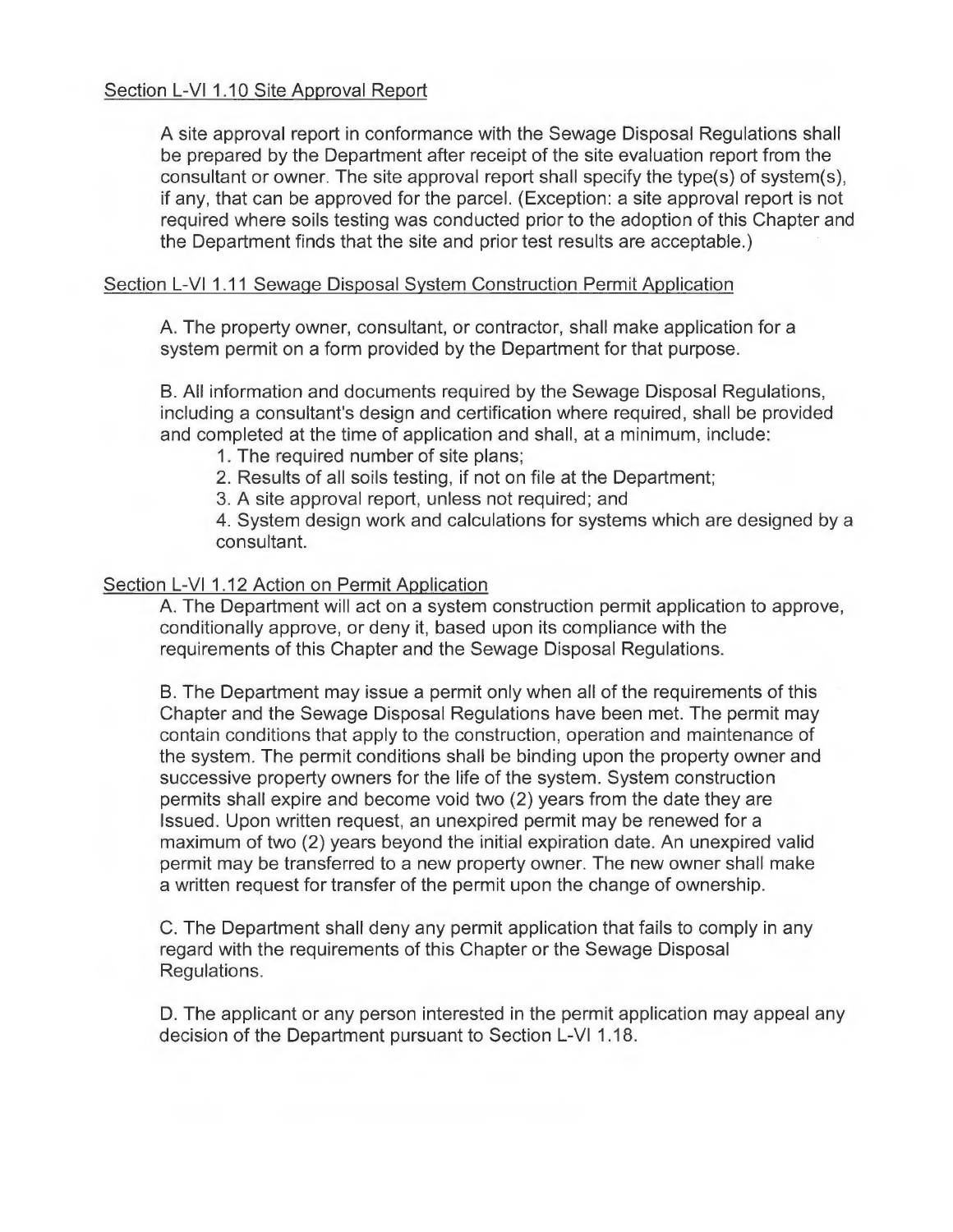### Section L-VI 1.13 Inspections

- A. The system components and construction shall be inspected by the Department as required by the construction permit for compliance with permit conditions, this Chapter and the Sewage Disposal Regulations. Final approval of the construction permit shall only be granted after the Department has completed all necessary system inspections. Department inspection(s) of the system may be waived by the Department on a case-by-case basis for good cause as provided for in the Sewage Disposal Regulations.
- B. All special design system installations shall also be inspected by the applicant's consultant who shall certify in writing to the Department that the installation has met the design as approved by the Department. The final approval of the system by the Department cannot be given until this certification is received.

C. The Department shall issue a Certificate of Satisfactory Completion for a system upon determination that the system as constructed and installed complies with the requirements of the permit and this Chapter, as supplemented by the Sewage Disposal Regulations. No system constructed after the effective date of this Chapter shall be placed into operation without a Certificate of Satisfactory Completion.

## Section L-VI 1.14 System Monitoring and Maintenance

A. Any system identified in the Sewage Disposal Regulations or in conditions imposed upon permit approval as requiring ongoing monitoring and maintenance after being placed in operation shall be operated and maintained in compliance with all applicable requirements. All owners of such systems shall obtain and maintain a current annual operating permit for the system, issued by the Department. The Department may suspend or revoke an operating permit for failure to comply with the applicable monitoring and maintenance requirements in which event further operation of the system shall cease until the suspension is lifted or a new annual operating permit issued.

B. Monitoring, inspection and maintenance of these systems shall be performed by persons who possess a current registration, license, or certification in a related field by the State of California under the Business and Professions Code, and who demonstrate current knowledge and competency in the requirements of this Chapter and the Sewage Disposal Regulations as provided for in the Sewage Disposal Regulations.

C. The Department may make periodic quality assurance checks to ensure that certified service providers are adhering to the requirements of the Sewage Disposal Regulations and specific permit conditions for monitoring and maintenance. The Department may suspend or revoke a person's certification for failure to comply with the sewage Disposal Regulations and this Chapter.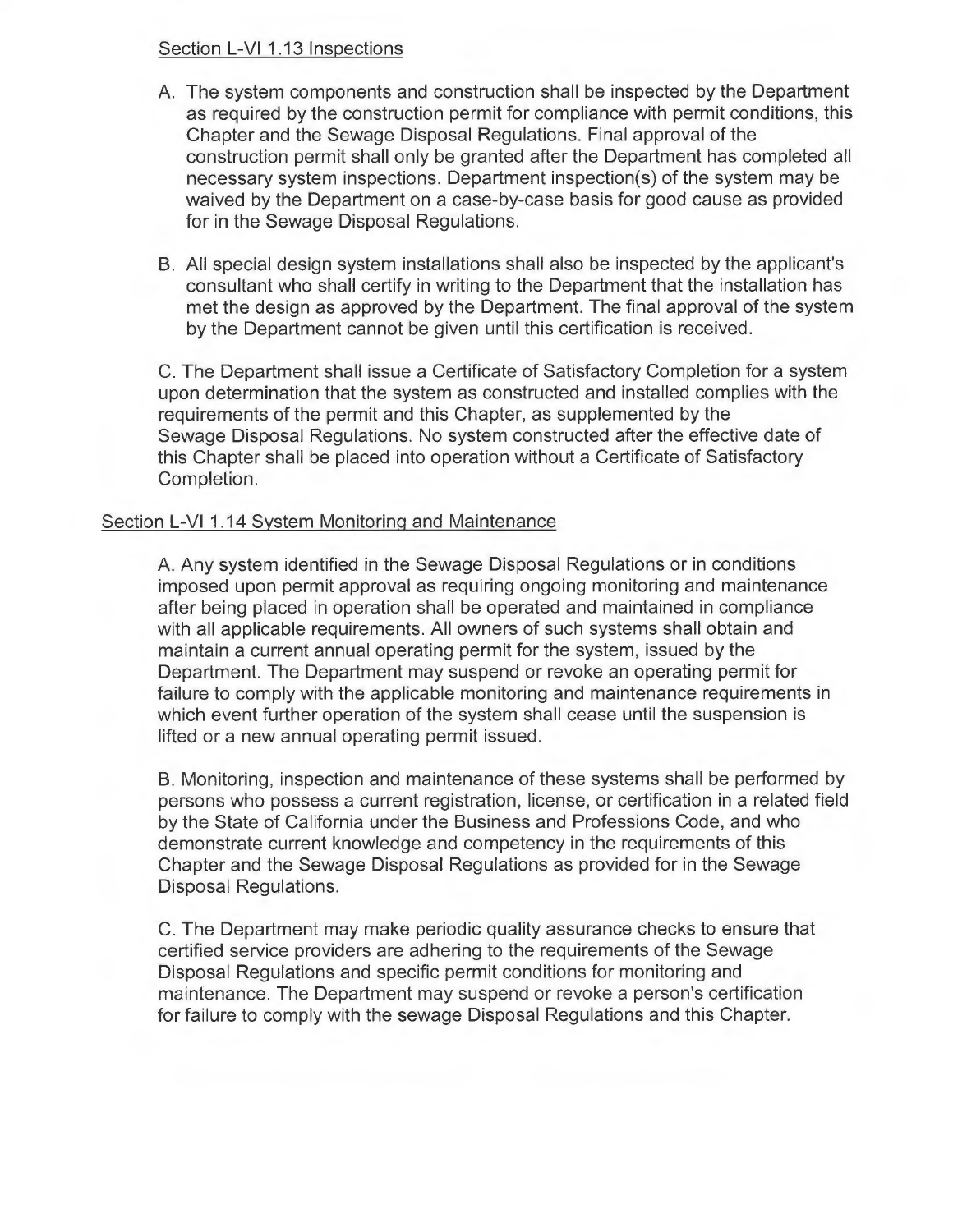## Section L-VI 1.15 Sewage Disposal System Abandonment

A system shall be abandoned if the Department has issued a notice or an order to abandon the system or shall be abandoned if the system will no longer be used because the facility served by the system has connected to another approved sewer system or the use requiring the system has permanently terminated. A system shall only be abandoned in accordance with the Sewage Disposal Regulations. An abandoned system shall no longer be utilized for sewage disposal.

# Section L-VI 1.16 Variances

A. A variance from the requirements of this Chapter or the Sewage Disposal Regulations may be granted as provided therein on a case-by-case basis with written approval of the Director under the following circumstances:

1. Because of special circumstances applicable to the specific parcel (e.g. size, shape, topography, soil characteristics, location, surroundings), a strict application of this Chapter and the Sewage Disposal Regulations would otherwise cause the property owner to suffer unique hardship or deprivation of property privileges enjoyed for other property in the vicinity and zoning district in which such property is located;

2. The hardship was not intentionally caused by the action of the applicant;

3. Granting the variance would not have any significant adverse environmental effect and would not significantly affect use of adjoining property; and

4. Reduction of requirements would not present a health hazard or the pollution or degradation of public waters.

Any variance granted shall be subject to such conditions as will assure that the adjustment thereby authorized shall not constitute a grant of a special privilege inconsistent with the limitations upon other properties in the vicinity and zoning district.

B. Applications for variances shall be made in writing on a form provided by the Department. Upon receipt of the application, the Department shall make an investigation to determine whether a variance should be granted under the provisions of this Section. After conclusion of the investigation, the Director shall prepare a written order of specific findings of fact and reasons for granting or denying said variance.

C. The Director shall approve, conditionally approve or deny the variance in writing within fifteen (15) working days from the date a completed application is received, unless that time period is waived by the applicant due to the uniqueness, length, or complexity of the application or the issues raised.

D. The applicant or any person interested in the variance may appeal any decision of the Director pursuant to Section L-VI 1.17 of this Chapter.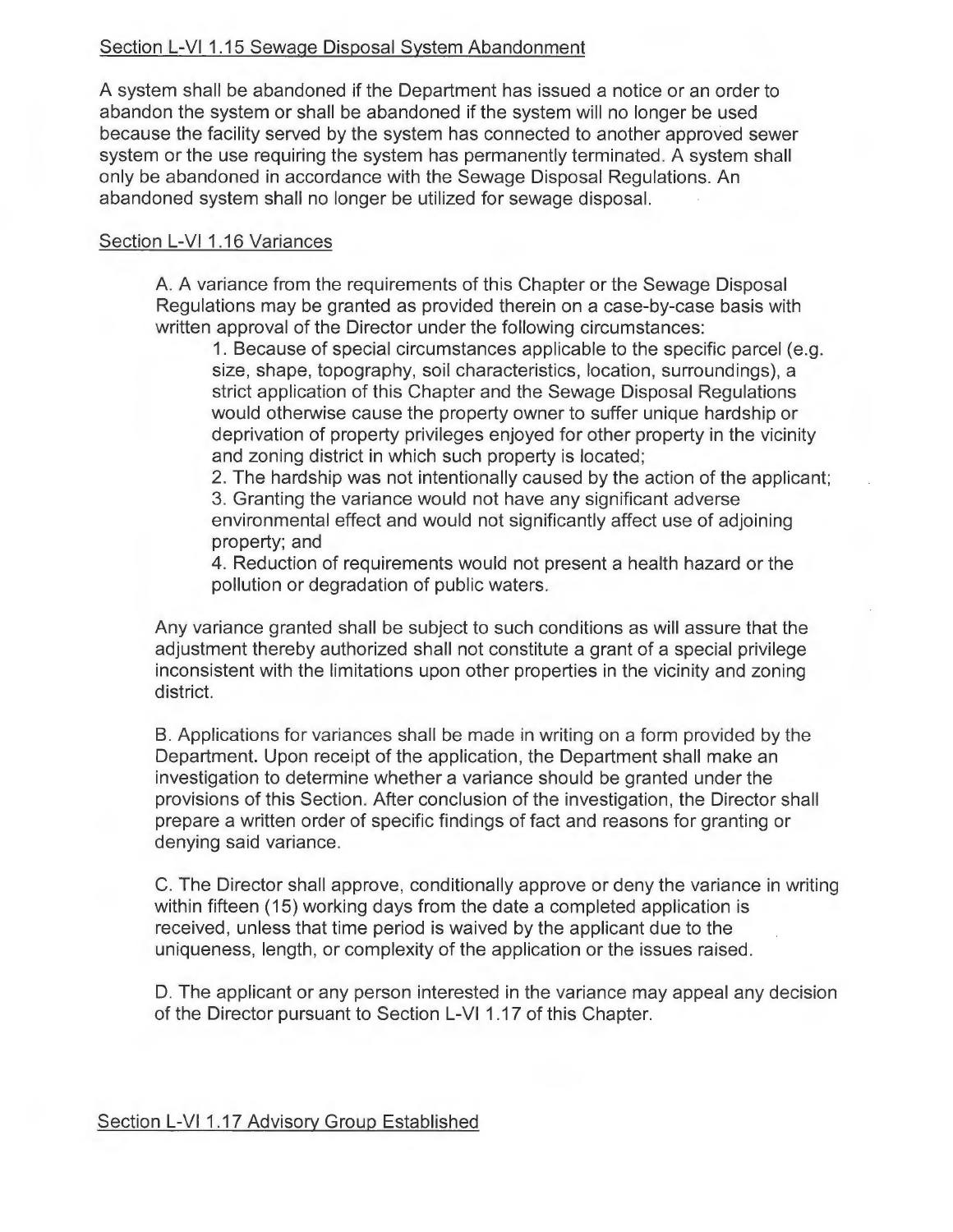A. There shall be and is hereby created a Sewage Disposal Technical Advisory Group as established in Sewage Disposal Regulations by separate Resolution.

B. The purpose of the Sewage Disposal Technical Advisory Group shall be to review and recommend proposed revisions and additions to the sewage ordinance and Sewage Disposal Regulations in an advisory capacity; to review and recommend new methods, techniques and materials for on-site sewage disposal in an advisory capacity; and to serve as an appeal body pursuant to the provisions of Section L-VI 1.18 of this Article. The Group shall not be empowered to waive requirements of either this Article nor of the Sewage Disposal Regulations.

#### Section L-VI 1.18 Appeals

A. Any decision of the Department or the Director pursuant to this Chapter and the Sewage Disposal Regulations may be appealed to the Sewage Disposal Technical Advisory Group following the procedures set out in the Sewage Disposal Regulations. Any appeal shall be filed with the Department within twenty (20) working days of the date of the decision, on forms provided by the Department with the appropriate fee.

B. A hearing of the Sewage Disposal Technical Advisory Group shall be scheduled within twenty (20) working days of receipt of a completed appeal application and appropriate fee. The Sewage Disposal Technical Advisory Group shall provide a written decision on the appeal that may affirm, modify, or reverse the Department's decision, within twenty (20) working days of the hearing.

C. The decision of the Sewage Disposal Technical Advisory Group may be appealed to the Nevada County Board of Supervisors. The application and fee for the appeal shall be submitted to the clerk of the Nevada County Board of Supervisors within ten (10) calendar days from the date of the Group's decision. A hearing will be scheduled and a decision rendered according to the procedure established for land use appeals in Section L-II 5.12 of Article 5, Chapter II of this Code. The decision of the Nevada County Board of Supervisors is final.

#### Section L-VI 1.19 Requirements for Land Use Projects

A. Requirements of the Sewage Disposal Regulations shall be utilized in determining the suitability of the site for proposed land use projects. Unless otherwise approved by the Department, the site evaluation process of Section LVI 1.8 shall be used to demonstrate sewage disposal feasibility for all land use projects. The written site evaluation report prepared by the applicant's consultant shall be submitted to the Department concurrently with the project application to the Nevada County Planning Department.

B. For subdivisions, all proposed parcels shall have a site approval report as